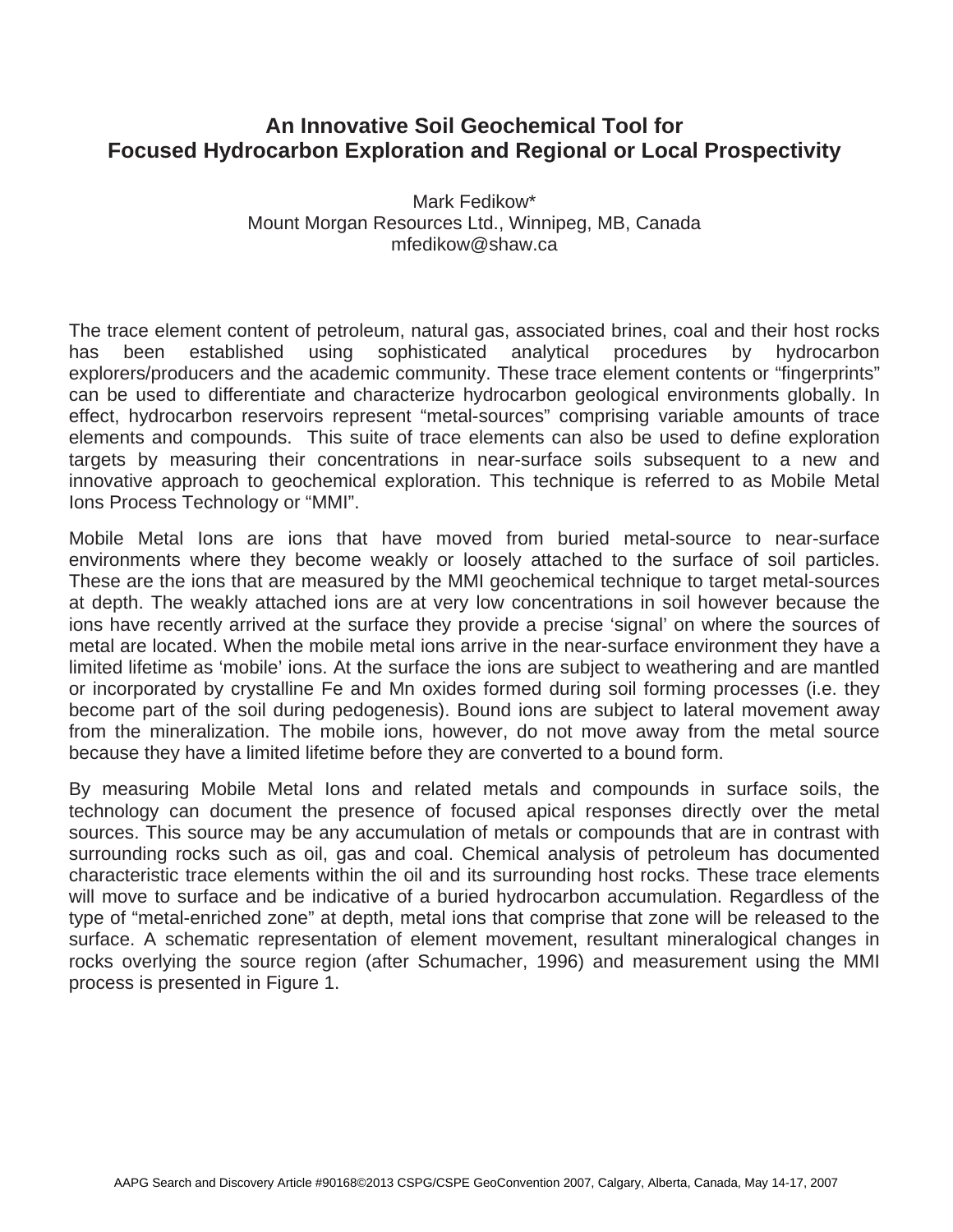# **Vertical Migration of Metals**

The phenomena of vertical migration of metals and related compounds from source to surface has been examined closely for many years in and around oil and gas reservoirs, base and precious metal mineral deposits and unique lithologies such as kimberlite and carbonatite. Metal ions migrate to the surface under the influence of a variety of mechanisms including vapor phase transport (light hydrocarbon gases, Hg-vapor, carbon dioxide), electrochemical, evaporation and evapo-transpiration, convection and simple diffusion. The relative importance of each of these mechanisms can be variable depending on the nature of the source region, presence of "plumbing systems" to channel metal-rich gases, depth to water table and numerous other variables. However, research and case studies over known metal-bearing zones have shown that mobile metal ions and additional compounds accumulate in surface soils above these metal sources. Hydrocarbons present in the subsurface "leak" from their structural and stratigraphic traps and move upward to the surface along geological pathways. Hydrocarbon micro-seepage has been documented at less than 1 metre per day to tens of metres per day and is evidence for a dynamic geochemical system at work. Zoned mineralogical and geochemical "haloes" have been documented in plumes above oil and gas reservoirs (*cf.* Figure 1) for some time. Surficial geochemical exploration has a long and varied history in its application to the search for petroleum. Much of this exploration has been directed towards the surface or near-surface occurrences of hydrocarbons. The hydrocarbons may present themselves as surface seeps of visible oil and gas ("macro-seeps") or as traces of hydrocarbons determined by sophisticated analytical methods ("micro-seeps"). Much of the geochemical exploration currently undertaken focuses on the collection and analysis of soil gases and the integration of the chemical expression of hydrocarbon micro-seepage with geological and geophysical (seismic) databases. Currently, and well into the foreseeable future, the seismic approach will likely be unsurpassed for the definition of oil and gas reservoirs. MMI technology can identify and quantify metals associated with hydrocarbon micro-seepage and differentiate between "productive" and "non-productive" reservoirs that are presented as seismic targets.

# **Sampling and Analytical Protocols**

A recently developed multi-element ligand-based partial extraction for soil sample analysis utilizes inductively coupled mass spectrometry (ICP-MS) to determine 45 elements at part per billion and sub-part per billion concentrations. These elements are recognized as constituents of hydrocarbons and associated "alteration/mineralogical haloes". Additional pathfinder elements and parameters are included in the analytical suite utilized for exploration and these act as adjuncts to the MMI technology. Extensive research in Australia and North America and application worldwide has identified the specific location in the overburden profile where soil samples must be collected. Combined with proprietary sampling and analytical approaches, the interpretive strategies applied to analytical results provide a rapid and cost-effective approach to geochemical exploration for hydrocarbons.